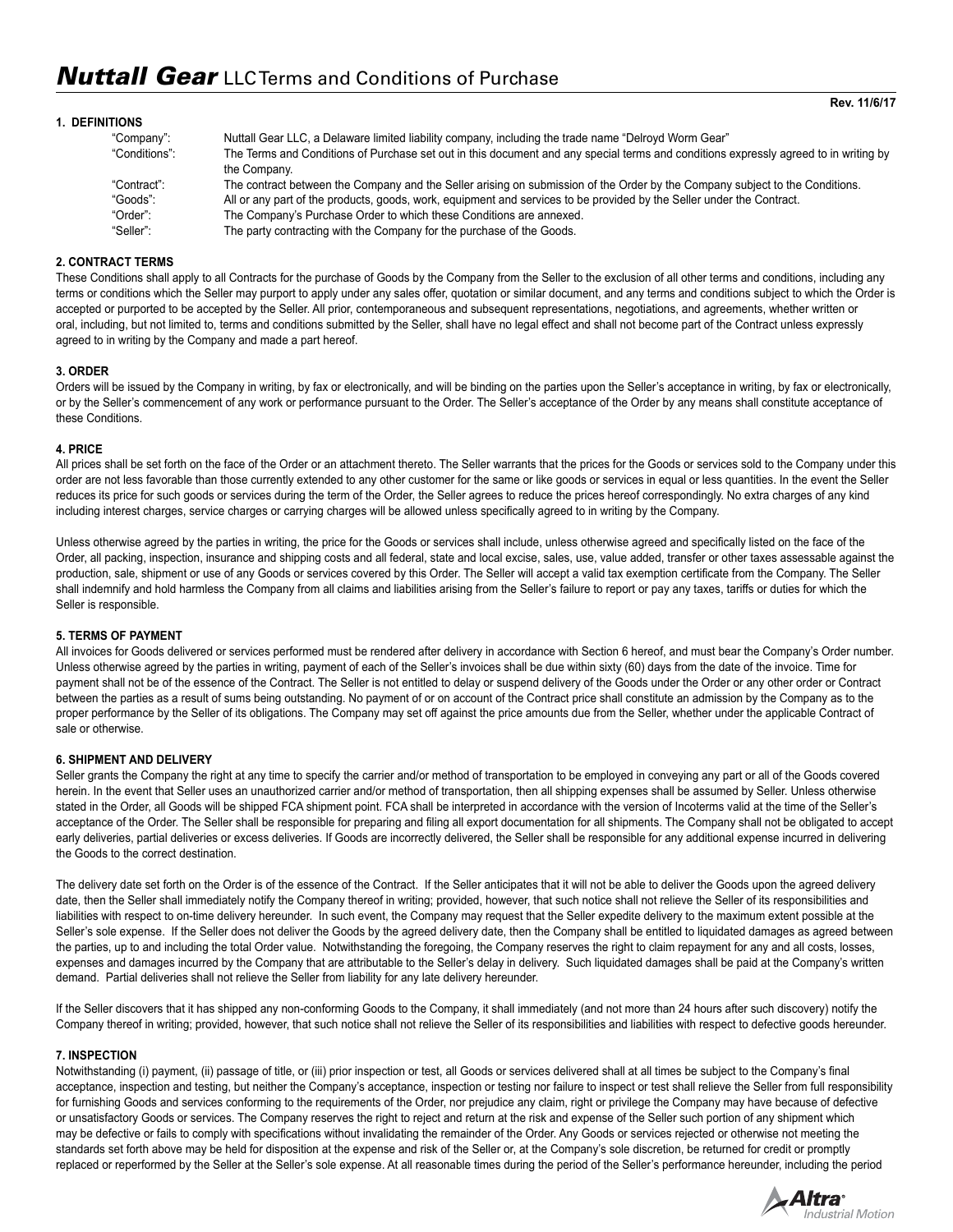**Rev. 11/6/17**

of manufacture, the Company may inspect and/or test the Goods and services to be furnished hereunder at any location where the work associated with the Goods and services are being performed, including those of the Seller's suppliers, and the Seller shall provide, without additional charge, reasonable facilities and assistance for safe and convenient inspection and testing. The Seller shall provide and maintain an inspection and process control system acceptable to the Company covering the Goods and services hereunder. Records of all inspection services by the Seller shall be kept complete and available to the Company during the performance of this Order and for such longer periods as may be specified in this Order or as otherwise required by the Company. The Company or its customers may furnish to the Seller a list of noncompliant items following inspection, and such list shall constitute the Company's or its customers' non□acceptance of the noncompliant items listed.

# **8. WARRANTY**

The Seller warrants that, upon delivery and for a period of 24 months from the date of delivery, or such other period as shall be agreed upon in writing by the parties, the Goods (i) are designed and manufactured in a professional and workmanlike manner, (ii) are fit for any normal or agreed purpose, (iii) are free from defects in design, materials and workmanship, (iv) strictly comply with specifications and requirements agreed upon with the Company and, in the absence of such agreement, with industry standards, (v) comply with all applicable laws, regulations, orders, acts and statutory requirements relating to the manufacture and sale of such Goods, and (vi) are free of any claim of any nature by any third person. The acceptance of Goods by the Company shall not waive or adversely affect any claim or cause of action arising out of breach of any of the foregoing warranties or any other warranty expressed by the Seller or implied in fact or in law.

Without prejudice to any other right or remedy which the Company may have, for any breach of the foregoing warranties, the Seller shall at the Company's direction, do any of the following (i) take all necessary action, at the Seller's full cost and expense, to correct such breach in the most expeditious manner possible; (ii) refund to the Company an equitable portion of the Contract price; (iii) furnish replacement Goods, as necessary, at the original shipping point; or (iv) in the case of services, reperform the services. All costs incurred in the expedient correction of breach (including premium time, de□installation, installation, re□commissioning and freight if required by the Company's operating needs), shall be borne by the Seller. In the event of failure by the Seller to expeditiously correct defects in or replace nonconforming Goods or services, the Company, after reasonable notice to the Seller, may make such corrections or replace such Goods and services and charge the Seller for all costs and expenses incurred by the Company thereby. The warranties of the Seller set forth herein shall inure to the benefit of the Company and its successors, assigns, customers, and other users of the Goods or services.

# **9. INDEMNIFICATION**

To the fullest extent permitted by law, the Seller shall indemnify, defend and hold harmless the Company, its directors, officers, employees, agents, affiliates, representatives, and any of the Company's customers buying or using the Goods or services specified herein (collectively, the "Indemnified Parties"), from and against any and all suits, actions, legal or administrative proceedings, claims, demands, damages, liabilities, interest, attorneys' fees, costs and expenses of any nature, whether arising before or after completion and installation of the Goods and/or services, for which the Indemnified Parties might become liable as a result of any act, omission, fault, or negligence, whether active or passive, of the Seller or of anyone acting under the Seller's direction or control or on its behalf, in connection with or incident to the Seller's performance of the Contract, including, without limitation, (i) any third party product liability claims for death, personal injury, property damage and any other losses caused by defective Goods, (ii) any third party claims arising out of any misrepresentation, breach or default by the Seller with respect to ownership, possession, use, operation, condition, sale, purchase, lease, maintenance, selection, manufacture, or delivery of any item or items of Goods or services (including, without limitation, latent and other defects, whether or not discoverable by the Company), and (iii) any other third party claims arising out of the Seller's breach of any representation, warranty or obligation set forth herein.

# **10. INSURANCE**

The Seller shall maintain and keep in force comprehensive general liability insurance, including public and products liability, property damage, employers' liability and workers' compensation insurance, all at minimum limits reasonably acceptable to the Company. As proof of such insurance, Seller shall, at any time upon the Company's reasonable request, provide the Company with any applicable insurance certificates naming the Company as additional insured.

# **11. COMPANY'S PROPERTY; CONFIDENTIALITY**

All plans, specifications, patterns, drawings, designs, blueprints, models, tools, molds, jigs, dies, patterns, samples and other technical documents and information furnished by the Company to the Seller, or specifically paid for by the Company for the manufacture of the Goods, and any replacements thereof and changes thereto and any materials affixed or attached thereto, shall at all times be and remain the exclusive property of the Company. Such materials (i) shall be plainly marked by the Seller as property of the Company, (ii) shall be held by the Seller in safe custody at its own risk and maintained and kept in good condition by the Seller until returned to the Company and (iii) shall not, without the prior written consent of the Company, be used by the Seller or any of its authorized subcontractors or representatives in any manner except for the purpose of fulfilling this Order. The Seller assumes all risk and liability for loss of or damage to the Company's property in its custody or control, except for normal wear and tear, and shall insure such property at its own expense for an amount at least equal to the replacement cost thereof, with loss payable to the Company and such property shall be subject to removal at the Company's written request, in which event the Seller shall prepare such property for shipment and shall redeliver to the Company in the same condition as originally received by the Seller, reasonable wear and tear expected, all at the Seller's expense.

Unless previously known to the Seller free of any obligation to keep it confidential, all information of the Company shall be kept confidential by the Seller and such information and other property of the Company shall be used only in performing this Order and may not be used for any other purposes. This Order is confidential between the Company and the Seller, and it is agreed by the Seller that none of the details connected herewith shall be published or disclosed to any third party without the Company's prior written consent.

# **12. INTELLECTUAL PROPERTY**

The Seller hereby grants to the Company a non□exclusive, assignable, transferable, sublicensable, royalty□free, worldwide license to any of the Seller's or its supplier's intellectual property to the extent same is required for use of the Goods sold and services performed under this Order. The Seller warrants that the Goods sold and services performed under this Order do not, and will not, infringe any valid patent, copyright, trademark, trade secret or any other intellectual property interest owned or controlled by any other person, and the Seller agrees to indemnify, defend and hold harmless the Company, its officers, employees, agents, representatives, successors, assigns and any of the Company's customers buying or using the Goods or services specified herein, from any all losses, liabilities, damages, penalties, injuries, claims, demands, actions, suits, costs and expenses (including, without limitation, reasonable attorney and other professional fees and disbursements) arising out of a claim or suit at law or equity for actual or alleged infringement of such intellectual property interests, by reason of the buying, selling or using the Goods or services supplied under this order, and the Seller will assume the defense of any and all suits and will pay all costs and expenses incidental thereto. If buying, selling or use of said Goods or services is enjoined, then the Seller shall, at its own expense and at the Company's option, either procure for the Company the right to continue buying, selling and using said Goods or services or replace the same with a non□infringing equivalent; or remove said Goods or services from commerce and refund to the Company the

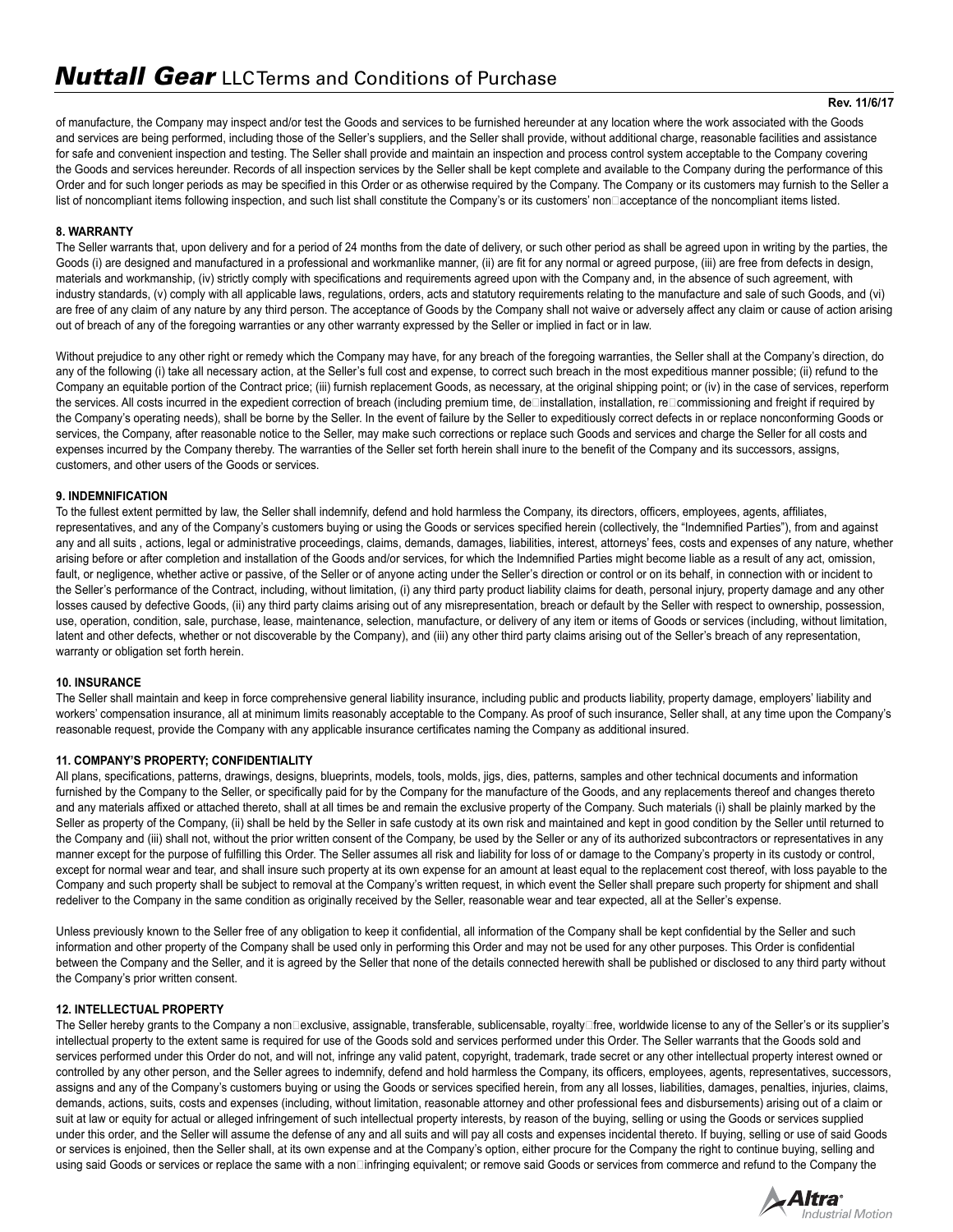purchase price and the related transportation and handling costs thereof. Unless otherwise agreed to in writing by the Seller and the Company, all right, title and interest in any inventions, developments, improvements or modifications of or for goods and services delivered hereunder shall exclusively belong to the Company as part of this work for hire.

# **13. CHANGES**

The Company shall have the right, at any time, to make changes to any Order, including, without limitation, quantities, specifications, delivery schedules, method of shipment and packaging, but no additional charges will be allowed for such changes unless authorized in writing by the Company. If such changes affect delivery or the amount to be paid by the Company, the Seller shall notify the Company within ten (10) days following a change requested by the Company with the Seller's proposal for adjustments to price or schedule along with sufficient supporting data to justify such adjustments for the Company's consideration and discussion with the Company. Any request from the Seller for a price increase or extension of time for delivery shall not be binding upon the Company unless evidenced in the Company's change order. If the Seller and the Company fail to agree upon any adjustments to the price or time to perform, then the Seller agrees to proceed promptly and diligently with the prosecution of the requested changes as set forth in the applicable change order and any disputes that remain unresolved between the Seller and the Company after thirty (30) days with respect to any change order shall be subject to the dispute resolution process as provided for in these Conditions.

# **14. CANCELLATION**

The Company may cancel this Order at any time for its convenience, in whole or in part, by giving notice to the Seller in writing, by fax or electronically. Upon receipt of such cancellation notice, the Seller shall immediately act so that no further costs are incurred, and shall thereafter do only such work as may be necessary to preserve and protect work already in progress and to protect material and goods at the work site or in transit thereto. All cancellation claims must be submitted by the Seller in writing to the Company within fifteen (15) days of the order cancellation date. The Company's sole obligation for cancellation under this section shall be to reimburse the Seller for (a) those services actually performed and for those Goods actually shipped and accepted by the Company up to the date of cancellation, and (b) reasonable and documented costs incurred by the Seller for unfinished goods, which are specifically manufactured for the Company and which are not standard goods of the Seller, as of the date of cancellation. In no event shall the Company be responsible for loss of anticipated profit nor shall reimbursement exceed the Order value.

# **15. FORCE MAJEURE**

In the event of war, declared or undeclared, acts of terrorism, fire, flood, strike, riot, act of governmental authority, acts of God or other similar contingencies beyond the reasonable control of the Seller, the Seller shall notify the Company of such delaying event or occurrence and take all steps necessary to end such delay, including procurement of materials from alternate sources and acceleration of activities to meet the Company's schedule. If, in the Company's discretion, the delay is not capable of prompt remedy, the Company may terminate this Order for its own convenience pursuant to the terms of these Conditions. Neither party shall be liable for damages resulting from delays arising out of causes beyond its control, including but not limited to, acts of God, acts of any government, fires, floods, epidemics, quarantine restrictions, strikes, freight embargoes, and severe weather, nor shall such delay affect the remainder of this Order.

# **16. COMPLIANCE WITH LAWS**

The Seller warrants that, in the performance of this order, the Seller and all Goods and services provided hereunder will comply with all applicable federal, foreign, state and local laws, ordinances, codes, regulations, and orders now in effect or which may become effective and which may apply to the Goods or services provided hereunder, including, but not limited to, the Occupational Safety and Health Act of 1970 as amended ("OSHA"); Toxic Substance Control Act as amended ("TSCA"); the Equal Employment Opportunity Act and the Regulations and Standards issued pursuant thereto ("EEOC"); and the Fair Labor Standards Act of 1938 as amended ("FLSA"). Additionally, the Seller represents and warrants that it shall supply the Company with such information as may be necessary to permit the Company to comply with the Federal Hazard Communication Standard as set forth in 29 CFR 1920.1200 (or the equivalent of 29 CFR 1920.1200 in the applicable local jurisdiction). The Seller shall supply such material data safety sheets (MSDS) to the Company and the receiving facility at the time of making its first delivery pursuant to this Order, and shall revise or amend such MSDS as necessary during the course of fulfilling this Order. Failure of the Seller to supply such MSDS shall be conclusively presumed to mean that such data is not required for the Goods supplied. Further, the Seller warrants that the Goods furnished by it will be in compliance with the Consumer Product Safety Act ("CPSA"), National Highway Safety Act ("NHSA"); and regulations issued pursuant thereto.

# **17. CONFLICT MINERALS**

The Seller hereby represents, warrants, covenants and certifies that (i) it is in full compliance with all applicable conflict minerals laws, including, without limitation, Section 1502 of the Dodd-Frank Wall Street Reform and Consumer Protection Act of 2010, as it may be amended from time to time and any regulations, rules, releases, decisions or orders relating thereto adopted by the Securities and Exchange Commission or successor governmental agency responsible for adopting regulations relating thereto (collectively, the "Act"), and (ii) none of the Goods furnished hereunder shall contain any conflict mineral (including, but not limited to, tin, tantalum, gold and tungsten) originating in the Democratic Republic of the Congo or an adjoining country (the "Conflict Region") unless (x) such conflict mineral is from recycled or scrap sources or (y) such conflict mineral was outside the supply chain prior to January 31, 2013. The Seller further agrees, at any time upon the Company's reasonable request, (1) to promptly certify in writing as to the Seller's compliance with this paragraph, (2) to promptly provide the Company with such information regarding the source and chain of custody of all conflict minerals that may be contained in the Goods delivered hereunder, (3) to reasonably cooperate with the Company's efforts to comply with the requirements of the Act, and (4) to cause its subcontractors and sub-suppliers of every tier to provide the Seller and the Company with the information and cooperation that the Seller is required to provide under the foregoing clauses (1), (2) and (3). Should the Seller learn or have reason to know of or suspect any development that makes it likely that any Good furnished hereunder contains any conflict mineral originating in the Conflict Region in violation of the foregoing, or that in any other way makes inaccurate, incomplete or misleading the representations, warranties and certifications of the Seller set forth herein, then the Seller shall immediately advise the Company in writing of such knowledge or suspicion and all related information known to the Seller. The Seller acknowledges that the Company will rely on the accuracy and completeness of information that the Seller furnishes to the Company as the basis for the Company's compliance with the Act.

# **18. EXPORT CONTROLS; ANTILBRIBERY LAWS**

The Seller will comply with all applicable export and re $\square$ export control laws including, without limitation, laws related to export licensing, in connection with performing its obligations hereunder. The Seller will provide the Company with the Export Control Classification Number, or such similar number from other jurisdictions, and any other foreign trade data with respect to the Goods and their components, and any changes to such data, as the Company may reasonably request. The Seller represents and warrants that it and its employees, agents and representatives have not violated and will not violate any provision of any applicable anti□bribery or anti□corruption laws. If the Seller fails to meet its obligations in this paragraph, Seller shall defend, indemnify and hold the Company harmless from and against any fines, penalties and/or damages resulting there from. In addition, the Company may, at its discretion, terminate this order without any further liability or obligation.